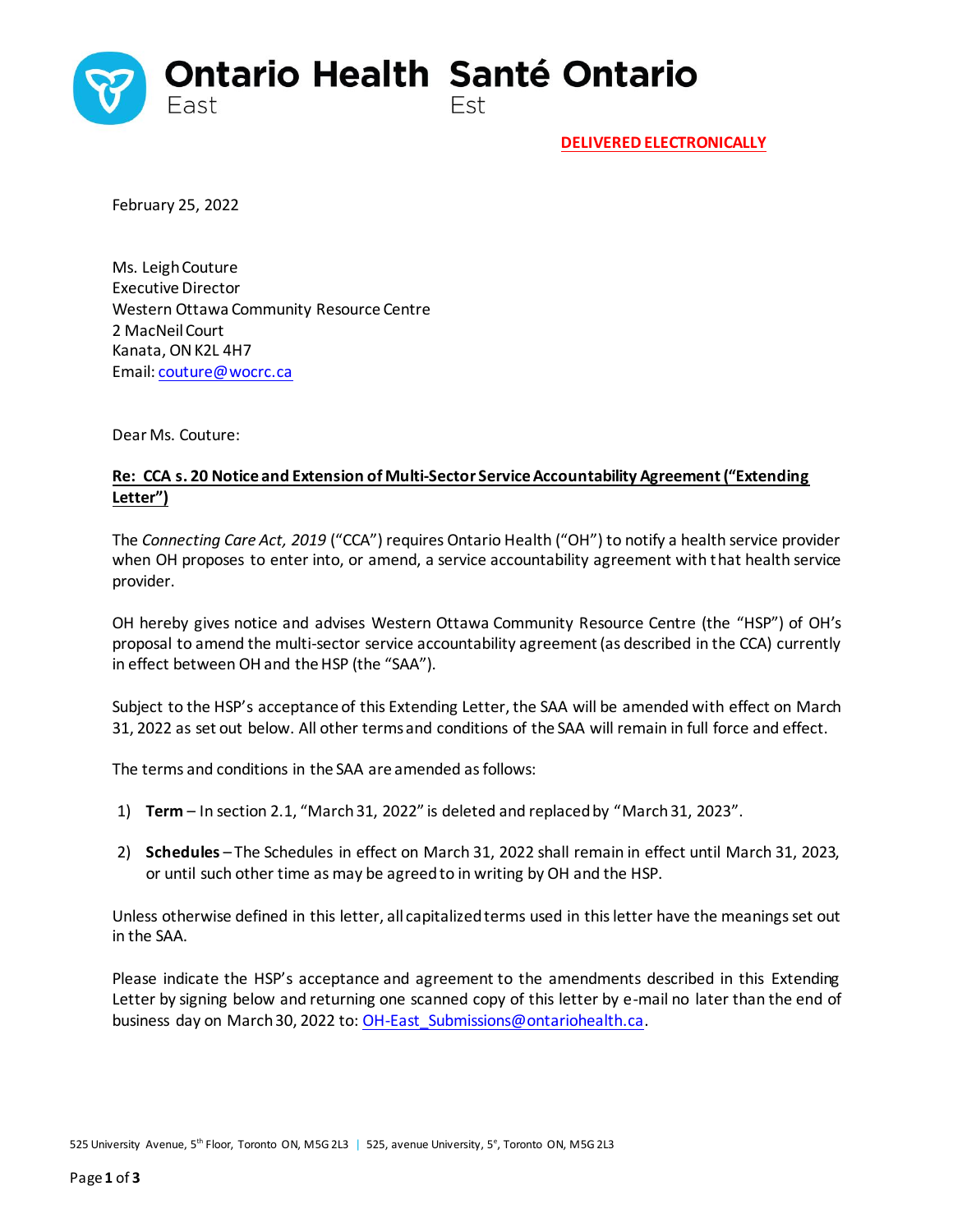## **CCA s. 20 Notice and Extension of Multi-Sector Service Accountability Agreement ("Extending Letter")**

The HSP and OH agree that the Extending Letter may be validly executed electronically, and that their respective electronic signature is the legal equivalent of a manual signature.

Should you have any questions regarding the information provided in this Extending Letter, please contact Chahinez Bendou, Lead, Performance, Accountability and Funding Allocation at [Chahinez.Bendou@ontariohealth.ca](mailto:Chahinez.Bendou@ontariohealth.ca) or at 343-308-4394.

Sincerely,

Anna Greenberg Chief Regional Officer, Toronto and East Ontario Health

c.Gina Grosenick, Chair, Board of Directors, Western Ottawa Community Resource Centre Eric Partington, Vice President, Performance, Accountability and Funding Allocation, Ontario Health (East)

**Signature page follows**